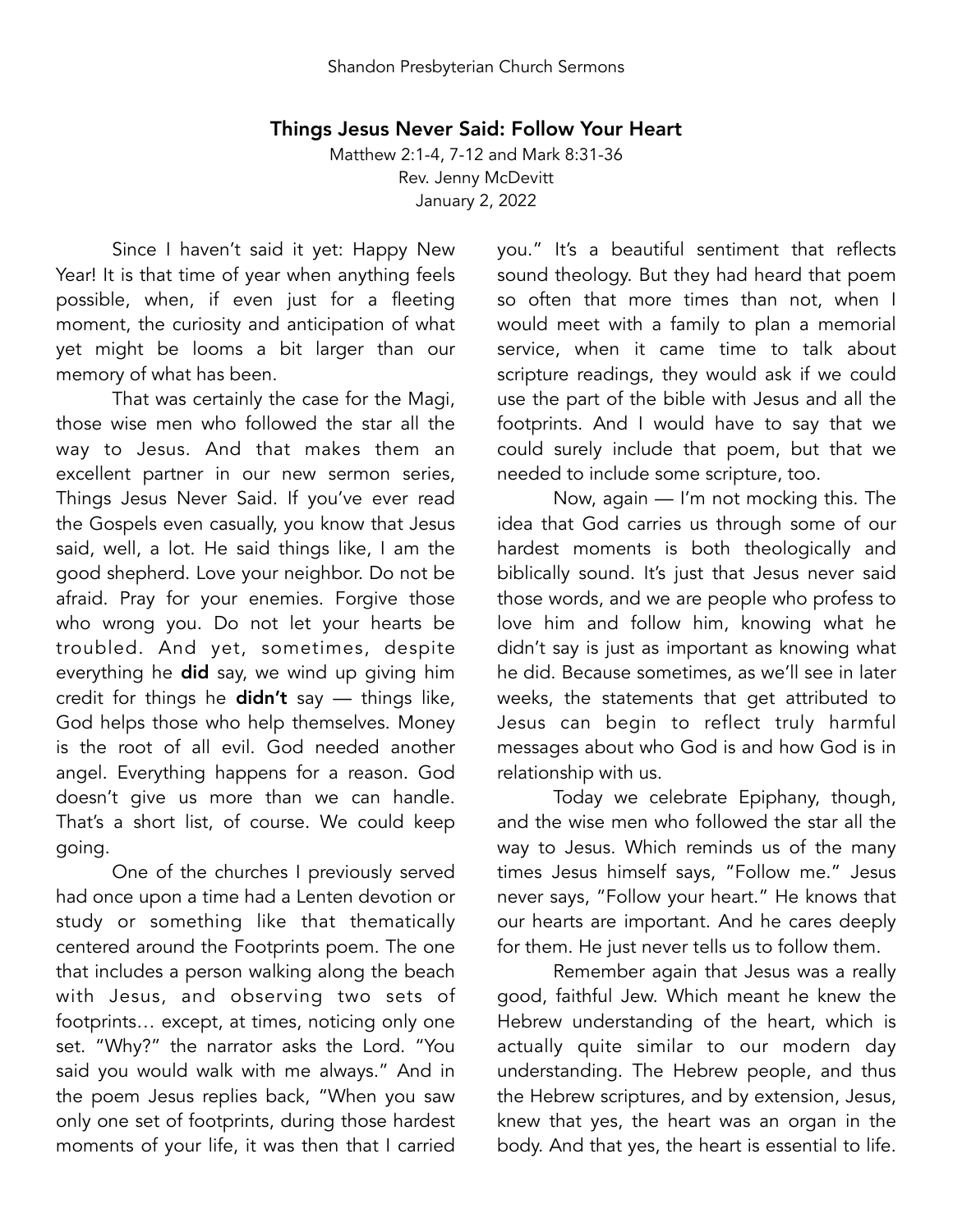But really, the Hebrew people, when they spoke of the heart, they were not talking in medical terms. They were talking about the part of us that holds our emotions. The center of our being that responds to things with feelings. And I suspect you would agree — that makes our hearts incredibly important, but also not entirely reliable.

That's why Psalm 139, a psalm Jesus would have known, a psalm that is often cited as a source of tremendous comfort, ends this way: "Search me, O God, and know my heart; See if there is any wicked way in me, and lead me in the way everlasting."

And that's why Jesus, when some people bring him a man in need of healing, but then go on to think to themselves that he is going about it the wrong way, he says, "Why do you think evil in your hearts?["1](#page-1-0)

<span id="page-1-3"></span>And it's why in talking with his own disciples, when they were debating which foods were clean and which were unclean, he says, "Whatever goes into a person from outside cannot defile. It is what comes out of a person that defiles. For it is from within, from the human heart, that evil intentions come: theft, murder, adultery, avarice, wickedness, deceit, envy, slander, pride."<sup>[2](#page-1-1)</sup>

<span id="page-1-5"></span><span id="page-1-4"></span>But again, remember, he also says, "Do not let your hearts be troubled, and do not let them be afraid," $3$  because he knows that a lot of times, our hearts are exactly that — troubled and afraid.

Our hearts are good. And important. And Jesus cares for them deeply. That's why he comments on them as as much as he does. He just knows that they aren't 100 percent reliable when it comes to making decisions about our lives and actions. Our emotions and our feelings can sometimes lead us astray. A lot of times, what the world lauds as "following your heart," is sort of code for "doing whatever it is you really want to do," or "doing whatever makes you happy."

Now, I believe that Jesus wants us to be happy. That Jesus wants us to know joy, abundantly. But Jesus is convinced that our deepest happiness, our deepest joy, comes from living a life of discipleship. From following him. Even when that's really hard to do.

The second scripture lesson this morning makes this clear — "Whoever wants to follow me," Jesus says, "let them deny themselves and take up their cross and follow me. For those who want to save their life will lose it, and those who lose their life for my sake, will save it." That doesn't sound fun, exactly. But it does sound faithful.

The those wise men, and the shepherds, everyone who follows the star — they don't necessary do so with excitement and jubilation. The shepherds, when they go, scripture tells us they are terrified. The King James Version, being a bit more poetic, says they are "sore afraid." And as for the Magi themselves, the passage says that all of Jerusalem is frightened. That includes the Magi. And yet they follow the star, the sign given to them by God.

Two brief observations about this that may be instructive to us.

First: We have come to call them the three kings, but in truth, the Bible only refers to them as wise men, and they were almost certainly astrologers, people whose job it was to watch the stars and observe what is happening in the heavens. And their star, the star about which we sing, twice it is referred to as "the star they had seen at its rising." Not "the star they finally noticed once they stopped being distracted" or "the star that finally

<span id="page-1-0"></span>[<sup>1</sup>](#page-1-3) Matthew 9:4

<span id="page-1-2"></span><span id="page-1-1"></span>[<sup>2</sup>](#page-1-4) Mark 7:15-21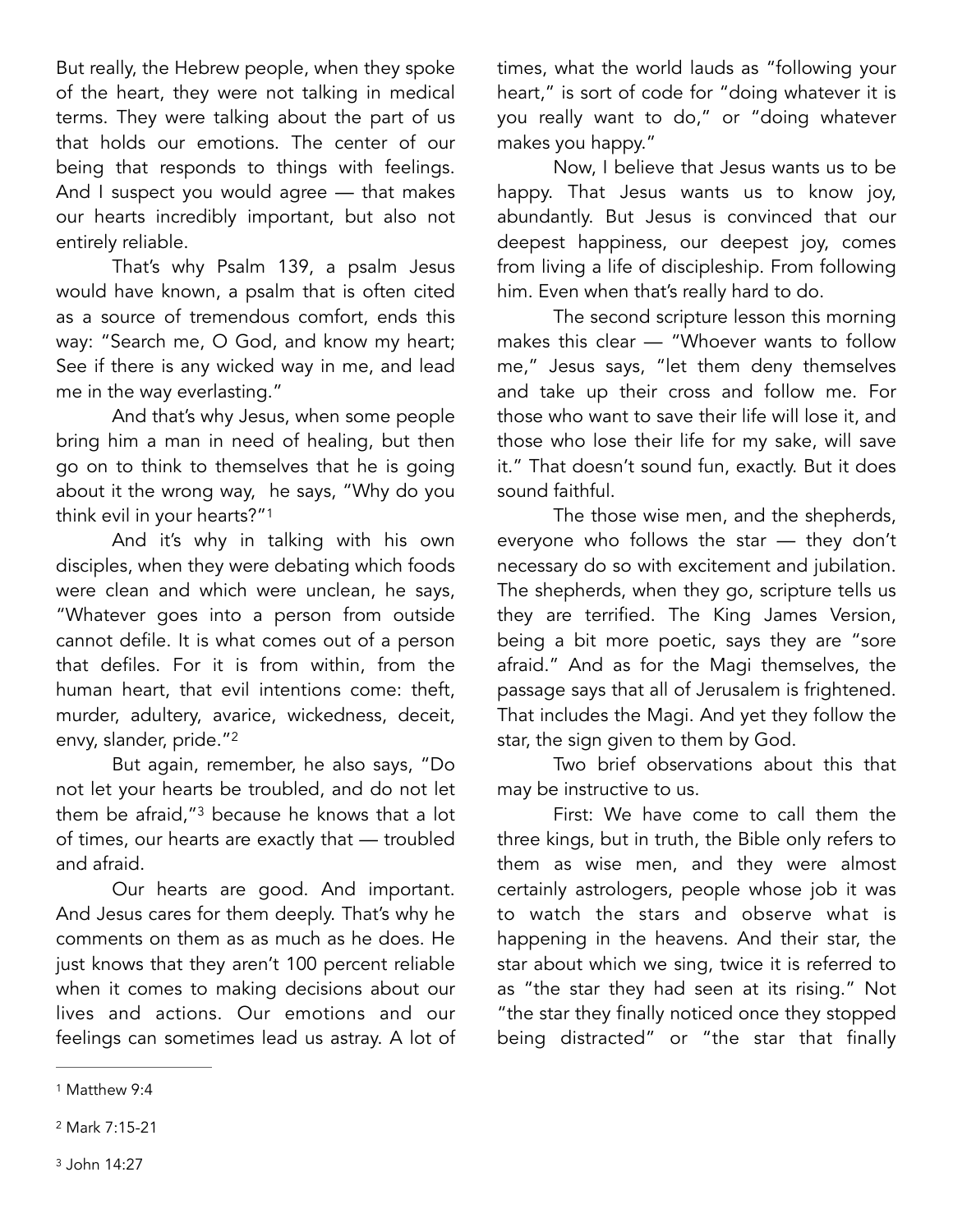crashed down out of the sky and landed at their feet." It is "the star they had seen at its rising."

The star in this story is a bright, shining manifestation of God's presence and guidance. The star would have been there whether the wise men noticed it or not. They are able to follow it because they have been paying attention to it all along. Following Jesus is like that — easier the longer we have been doing it. Something that comes more naturally with time, and practice. Not something that we do instantly and perfectly. When we pay attention to Jesus — to his story, his scripture, his teachings — the more we pay attention to all that, the easier it will be to follow him.

And second: Those wise men don't know where, exactly, they are going. They are following a star, not a 14 day itinerary with every rest stop marked and every obstacle predicted. They set out, and they travel, one step after another, until they stop at the place where Jesus was. And then they go home by another way entirely.

It takes courage to follow when you don't know where, exactly, you are going. I cannot count the number of times someone has said to me, "I don't know what to do." It's almost — not quite, but almost — as high as the number of times I've thought to myself, "I don't know what to do." And the very best wisdom I've heard in such moments, in addition to prayer, is "just take the next step." Just do the next right thing. You don't have to chart the entire course, or know how to handle every potential challenge, or defeat every potential foe, or be able, at the beginning, to climb every mountain. Just take the next step.

We don't know when the wise men left or how long it took them to get there. What the story tells us, what tradition records, is that they got there. And when Jesus says, "Follow me," he doesn't say, "Follow me perfectly." Or, "Follow me unconditionally. Or, "Follow me without doubt." He just says, "Follow me."

Being a faithful person doesn't mean

always trusting. or always going in the right direction. It means being willing to try again and again. To keep going. One step at a time, even if turns out you need to rest in between steps or even if it turns out you need to change direction and travel another way altogether.

And maybe that's one last difference between following your heart and following Jesus. When it comes to following your heart, you have only yourself to consult on what it means. What it looks like, or where it might lead you. When it comes to following Jesus, not only do you have a giant book of instruction, you have a whole host of disciples sharing the journey with you.

In recent years, some churches have adopted the practice of receiving star words on Epiphany Sunday, just like our children did earlier in the service. We have prepared star words for all of you. A star word is given to you at random, and, the practice goes, the word can be considered a gift from God for the year ahead. You are encouraged to contemplate, pray with, and reflect on your word throughout the months ahead. It may be that you encounter it in ways you expect, and ways that surprise you. It is a chance to practice following a star of our own, a chance to practice following where Jesus will lead you. Jesus, who is himself the light of the world. Jesus, who is himself 100 percent reliable 100 percent of the time.

I will have a bucket of stars at the Narthex door. John will have some at the Sower's Chapel door. We will reach in and select one for you at random. Those of you worshipping with us online — send me an email or a text and I'll send you a picture of your star. Now, I've already been asked, "Can we swap our word out if we don't like what we get?" No! You can't! We'll happily give you a second word, or even a third, but you don't get to return a word given to you. Even if you can't imagine it today, each of these words can guide any of us, all of us, through the year ahead.